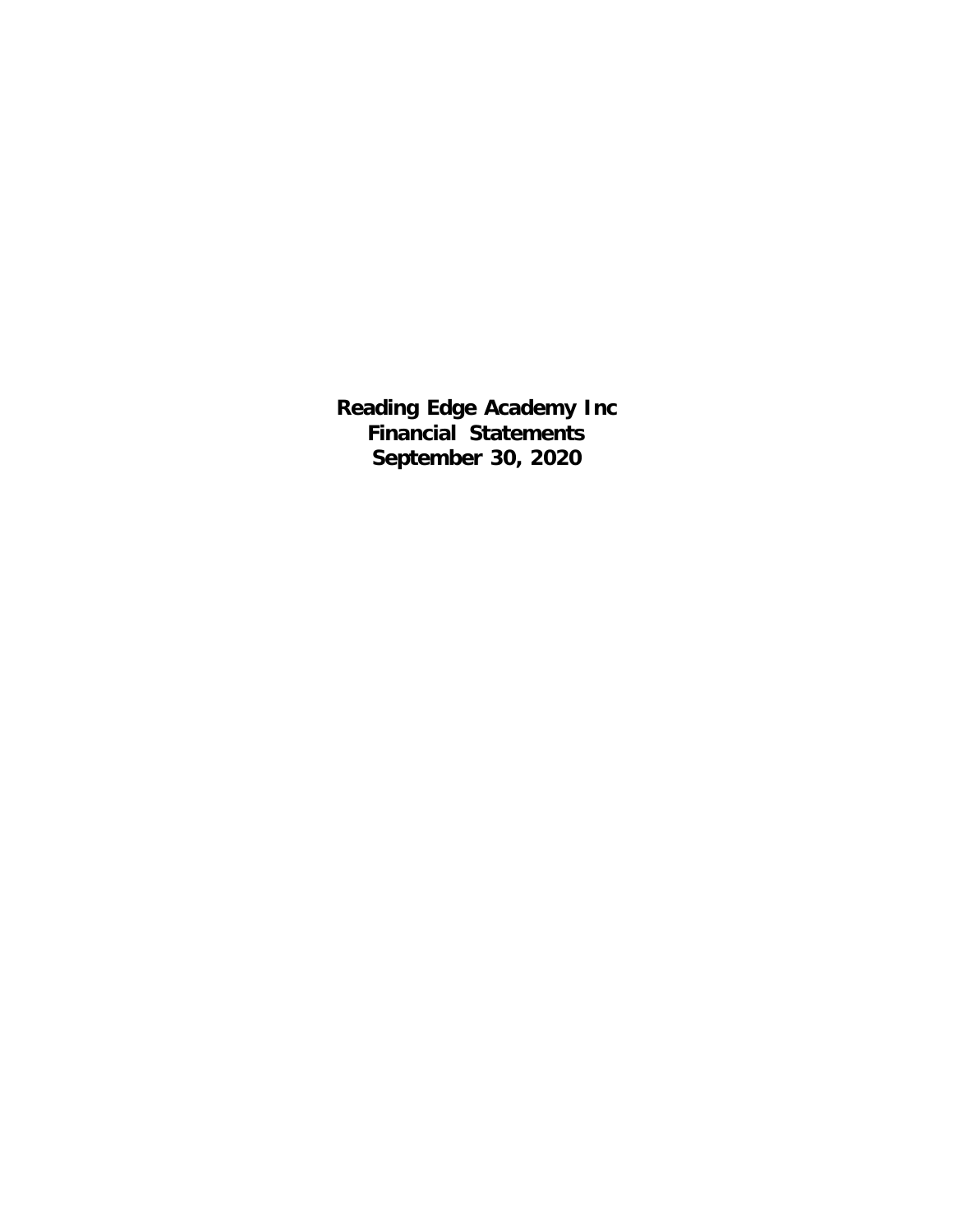

1006 N. Woodland Boulevard DeLand, FL 32720 (386) 734-9441 Www.drtcpa.com

Ronald J. Cantlay, CPA/CFP® James H. Dreggors, CPA Victoria A. Kizma, CPA Robin C. Lennon, CPA

John A. Powers, CPA Ann J. Rigsby, CPA/PFS/CFP<sup>®</sup> Melissa J. Trickey, CPA

To the Board of Directors Reading Edge Academy Inc 2975 Enterprise Rd Debary, FL 32713

Management is responsible for the accompanying financial statements ofthe governmental activities and the aggregate remaining fund information of Reading Edge Academy Inc (a component unit of the District School Board of Volusia County, Florida), as of and for the year-to-date ending September 30, 2020, in accordance with accounting principles generally accepted in the United States of America. We have performed a compilation engagement in accordance with Statements on Standards for Accounting and Review Services promulgated by the Accounting and Review Services Committee of the AICPA. We did not audit or review the financial statements nor were we required to perform any procedures to verify the accuracy or completeness of the information provided by management. Accordingly, we do not express an opinion, a conclusion, nor provide any form of assurance on these financial statements.

Management has elected to omit substantially all the disclosures required by accounting principles generally accepted in the United States of America. If the omitted disclosures were included in the financial statements, they might influence the user's conclusions about the School's financial position, results of operations, and cash flows. Accordingly, the financial statements are not designed for those who are not informed about such matters.

Dreppers, Right + Teal, P.A.

Dreggors, Rigsby & Teal, P.A. Certified Public Accountants DeLand, FL

October 12, 2020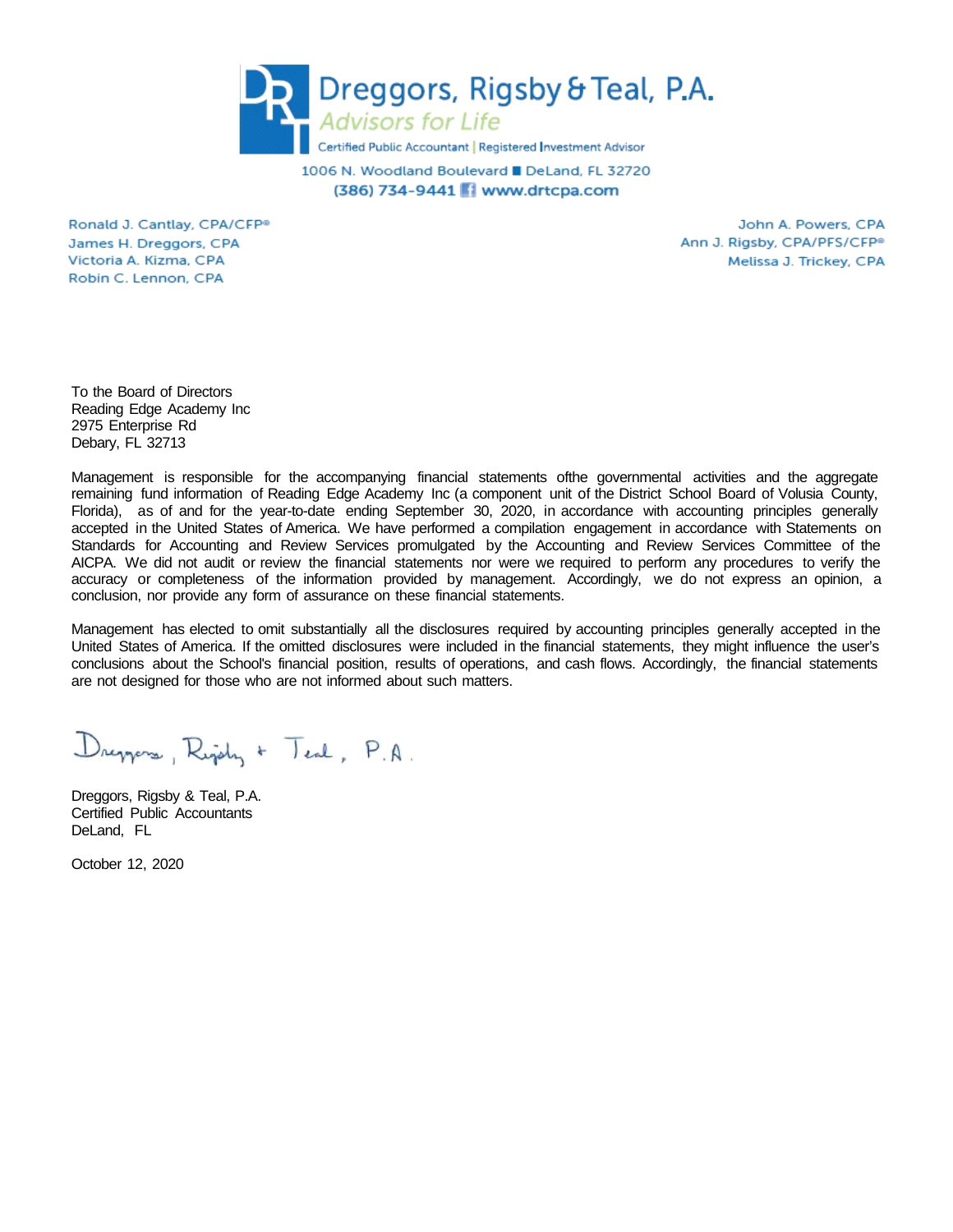### **Reading Edge Academy Inc Statement of Net Position September 30, 2020**

| <b>ASSETS</b>                      |                  |
|------------------------------------|------------------|
| <b>Current Assets</b>              |                  |
| Mainstreet-Checking                | \$<br>378,454.41 |
| Mainstreet-Savings                 | 375,290.31       |
| Mainstreet-PTA                     | 9,607.44         |
| Mainstreet - Lunch                 | 95,603.81        |
| Due From - Samsula                 | 3,550.38         |
| Inventory - Uniforms               | 3,502.00         |
| Inventory - Food                   | 4,790.49         |
| <b>Total Current Assets</b>        | 870,798.84       |
| <b>Property and Equipment</b>      |                  |
| Land                               | 503,616.11       |
| Improvements Other Than Bldg       | 63,629.15        |
| Buildings & Fixed Equipment        | 4,513,867.45     |
| Furniture, Fixtures & Equip        | 224,857.74       |
| Less: Accumulated Depreciation     | (1,501,885.41)   |
| <b>Net Property and Equipment</b>  | 3,804,085.04     |
| <b>Other Assets</b>                |                  |
| Electric Deposit                   | 1,000.00         |
| <b>Total Other Assets</b>          | 1,000.00         |
| <b>Total Assets</b>                | 4,675,883.88     |
| <b>LIABILITIES</b>                 |                  |
| <b>Current Liabilities</b>         |                  |
| Accrued Interest Payable           | 4,181.42         |
| N/P - Mainstreet Bank              | 92,451.26        |
| <b>Total Current Liabilities</b>   | 96,632.68        |
| <b>Long - Term Liabilities</b>     |                  |
| Liability for Comp Abs             | 39,397.50        |
| N/P - Mainstreet Bank              | 1,773,016.51     |
| <b>Total Long-Term Liabilities</b> | 1,812,414.01     |
| <b>Total Liabilities</b>           | 1,909,046.69     |
| <b>NET POSITION</b>                |                  |
| Unrestricted                       | 828,219.92       |
| Net Investments in Fixed Assets    | 1,931,897.27     |
| <b>Total Net Position</b>          | \$2,760,117.19   |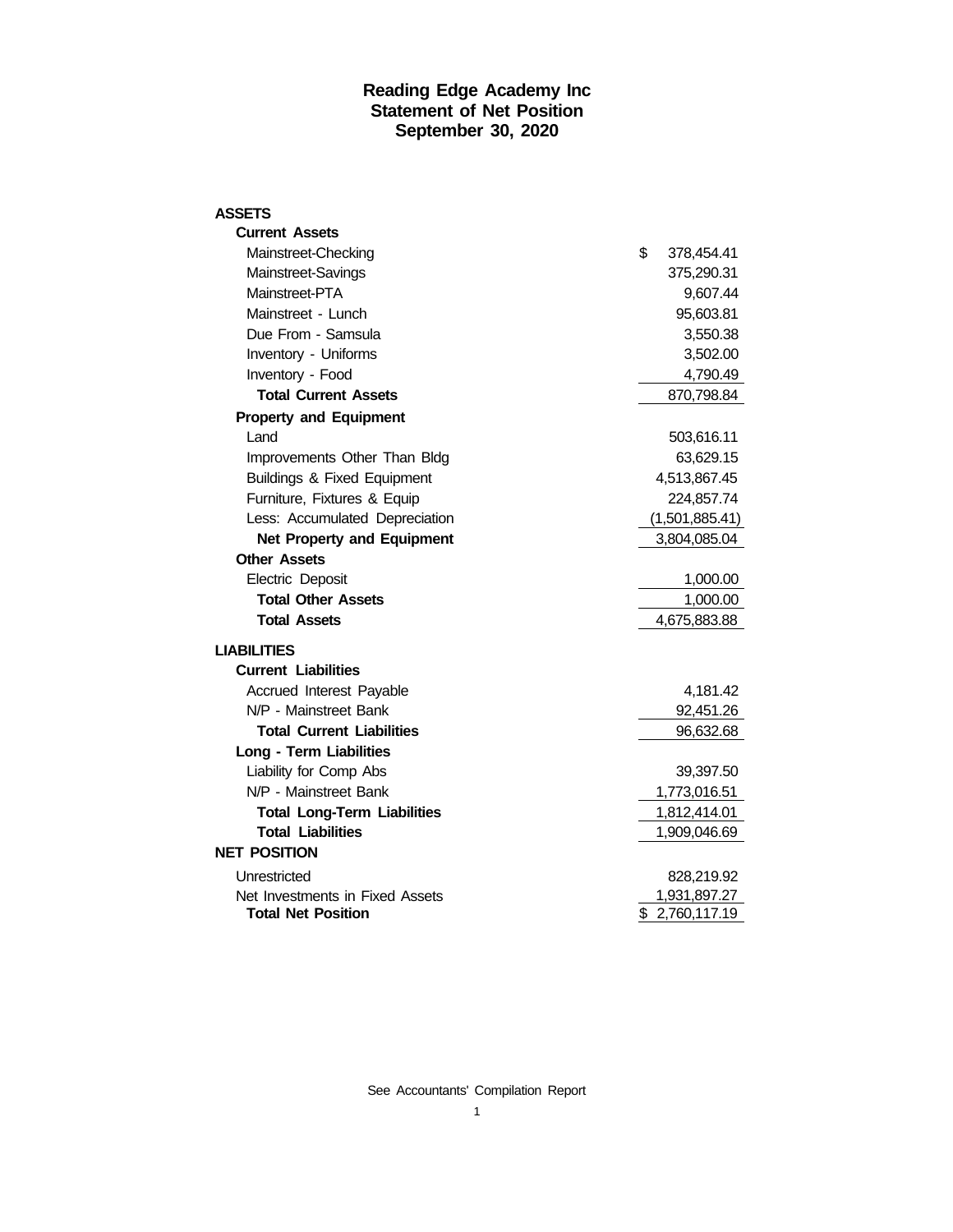|                               | 1 Month Ended         |                       | 3 Months Ended 3 Months Ended | Variance                      | <b>Total</b>  |                            |
|-------------------------------|-----------------------|-----------------------|-------------------------------|-------------------------------|---------------|----------------------------|
|                               | September 30,<br>2020 | September 30,<br>2020 | September 30,<br>2020         |                               | <b>Budget</b> |                            |
|                               | <b>Actual</b>         | <b>Actual</b>         | <b>Budget</b>                 | Over/(Under)<br><b>Budget</b> | 2020-20201    | <b>Budget</b><br>Remaining |
| <b>Revenues</b>               |                       |                       |                               |                               |               |                            |
| <b>State Sources</b>          | 161,499.00            | 485,322.00            | 493,539.66                    | 485,322.00                    | 1,974,159.00  | 1,974,159.00               |
| Local Sources                 | 203.52                | 1,049.16              | 825.00                        | 224.16                        | 3,300.00      | 2,250.84                   |
| <b>Total Revenues</b>         | 161,702.52            | 486,371.16            | 494,364.66                    | 485,546.16                    | 1,977,459.00  | 1,976,409.84               |
| <b>Expenses</b>               |                       |                       |                               |                               |               |                            |
| <b>Salaries</b>               |                       |                       |                               |                               |               |                            |
| Salaries-Administrators Reg   | 19,221.31             | 46,932.89             | 54,750.00                     | (7, 817.11)                   | 219,000.00    | 172,067.11                 |
| Salaries-Teacher Regular      | 73,854.66             | 104,707.26            | 243,326.25                    | (138, 618.99)                 | 973,305.00    | 868,597.74                 |
| Salaries-Other Instructional  | 14,729.80             | 24,953.97             | 24,125.06                     | 828.91                        | 96,500.00     | 71,546.03                  |
| Salaries-Substitute           | 3,340.31              | 3,340.31              | 500.06                        | 2,840.25                      | 2,000.00      | (1,340.31)                 |
| Salaries-Teacher Asst Regular | 6,836.96              | 12,116.13             | 15,750.00                     | (3,633.87)                    | 63,000.00     | 50,883.87                  |
| Salaries-Support Staff        | 8,876.50              | 22,300.40             | 32,451.56                     | (10, 151.16)                  | 129,806.00    | 107,505.60                 |
| <b>Total Salaries</b>         | 126,859.54            | 214,350.96            | 370,902.93                    | (156, 551.97)                 | 1,483,611.00  | 1,269,260.04               |
| <b>Personnel Costs</b>        |                       |                       |                               |                               |               |                            |
| Payroll Taxes                 | 6,539.93              | 12,809.06             | 29,649.25                     | (16, 840.19)                  | 118,596.25    | 105,787.19                 |
| Health/Life Insurance         | 7.58                  | 27,642.66             | 22,175.15                     | 5,467.51                      | 88,700.00     | 61,057.34                  |
| Pension Plan Expense          | 6,758.64              | 10.578.17             | 13,519.74                     | (2,941.57)                    | 54,078.33     | 43,500.16                  |
| <b>Total Personnel Costs</b>  | 13,306.15             | 51,029.89             | 65,344.14                     | (14, 314.25)                  | 261,374.58    | 210,344.69                 |
| <b>Other Expenses</b>         |                       |                       |                               |                               |               |                            |
| Advertising                   | 0.00                  | 9,000.00              | 300.00                        | 8,700.00                      | 1,200.00      | (7,800.00)                 |
| Allocation of Utilities       | (316.67)              | (950.01)              | (950.01)                      | 0.00                          | (3,800.04)    | (2,850.03)                 |
| Capital Furniture, Fixtures   | 8,699.85              | 15,419.85             | 2,750.06                      | 12,669.79                     | 11,000.00     | (4, 419.85)                |
| District Admin Expenses       | 0.00                  | 0.00                  | 22,740.18                     | (22,740.18)                   | 90,960.00     | 90,960.00                  |
| Dues/Fees                     | 119.88                | 421.38                | 612.56                        | (191.18)                      | 2,450.00      | 2,028.62                   |
| Energy Services-Electricity   | 2,377.25              | 4,060.61              | 6,750.00                      | (2,689.39)                    | 27,000.00     | 22,939.39                  |
| Fire Safety                   | 730.00                | 1,190.00              | 1,325.06                      | (135.06)                      | 5,300.00      | 4,110.00                   |
| Garbage Collection            | 0.00                  | 2,407.74              | 2,325.00                      | 82.74                         | 9,300.00      | 6,892.26                   |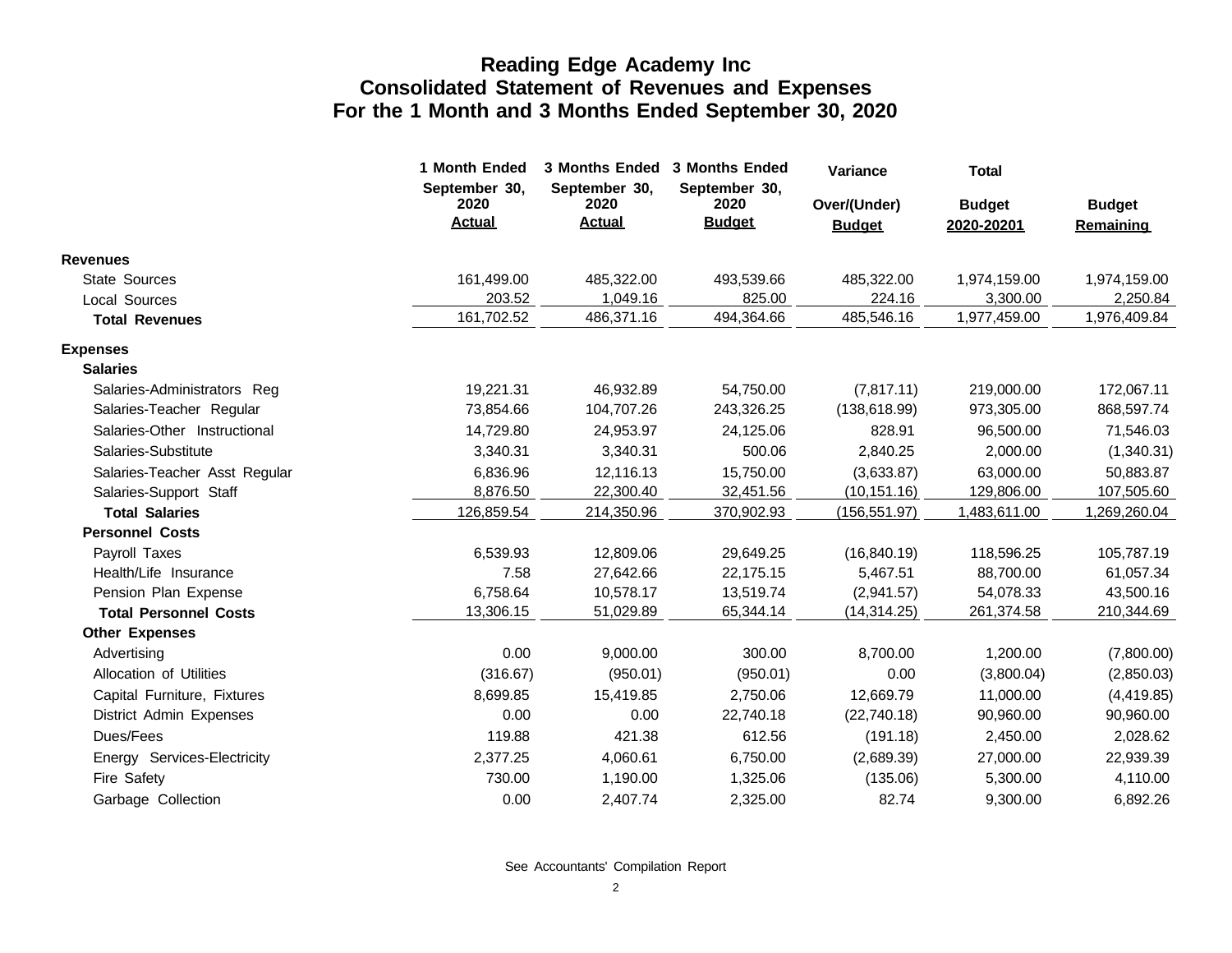|                                                 | 1 Month Ended                          |                                        | 3 Months Ended 3 Months Ended          | Variance                      | <b>Total</b>                |                                   |
|-------------------------------------------------|----------------------------------------|----------------------------------------|----------------------------------------|-------------------------------|-----------------------------|-----------------------------------|
|                                                 | September 30,<br>2020<br><b>Actual</b> | September 30,<br>2020<br><b>Actual</b> | September 30,<br>2020<br><b>Budget</b> | Over/(Under)<br><b>Budget</b> | <b>Budget</b><br>2020-20201 | <b>Budget</b><br><b>Remaining</b> |
| Gasoline                                        | 0.00                                   | 66.68                                  | 125.06                                 | (58.38)                       | 500.00                      | 433.32                            |
| Maintenance/Repairs Contract                    | 7,980.00                               | 8,658.00                               | 21,475.03                              | (12, 817.03)                  | 85,900.00                   | 77,242.00                         |
| Non-Cap Furniture, Fixtures                     | 0.00                                   | 24,187.47                              | 2,875.12                               | 21,312.35                     | 11,500.00                   | (12,687.47)                       |
| Non-Cap Software                                | 0.00                                   | 19.99                                  | 125.06                                 | (105.07)                      | 500.00                      | 480.01                            |
| <b>Other Purchased Services</b>                 | 1,247.20                               | (929.36)                               | 4,600.03                               | (5,529.39)                    | 18,400.00                   | 19,329.36                         |
| Postage/Freight                                 | 0.00                                   | 0.00                                   | 37.59                                  | (37.59)                       | 150.00                      | 150.00                            |
| Professional/Technical Svcs                     | 9,431.00                               | 11,331.00                              | 20,762.62                              | (9,431.62)                    | 83,050.00                   | 71,719.00                         |
| Property/Liability Insurance                    | 0.00                                   | 28,419.50                              | 15,000.00                              | 13,419.50                     | 60,000.00                   | 31,580.50                         |
| Rent                                            | 0.00                                   | 0.00                                   | 375.00                                 | (375.00)                      | 1,500.00                    | 1,500.00                          |
| Repairs and Maintenance                         | 2,011.85                               | 5,186.20                               | 6,750.00                               | (1,563.80)                    | 27,000.00                   | 21,813.80                         |
| Service Contracts Copier                        | 447.15                                 | 503.40                                 | 1,075.03                               | (571.63)                      | 4,300.00                    | 3,796.60                          |
| Supplies-General                                | 7,676.56                               | 14,567.50                              | 8,037.65                               | 6,529.85                      | 32,150.00                   | 17,582.50                         |
| Telephone Services                              | 741.00                                 | 1,712.52                               | 1,925.06                               | (212.54)                      | 7,700.00                    | 5,987.48                          |
| <b>Textbooks</b>                                | 2,197.10                               | 12,378.10                              | 3,750.00                               | 8,628.10                      | 15,000.00                   | 2,621.90                          |
| Water/Sewer                                     | 516.57                                 | 718.50                                 | 3,025.03                               | (2,306.53)                    | 12,100.00                   | 11,381.50                         |
| <b>Total Other Expenses</b>                     | 43,858.74                              | 138,369.07                             | 125,791.13                             | 12,577.94                     | 503,159.96                  | 364,790.89                        |
| <b>Debt Service</b>                             |                                        |                                        |                                        |                               |                             |                                   |
| Redemption of Principal                         | 9,710.89                               | 29,283.82                              | 28,770.00                              | 513.82                        | 115,080.00                  | 85,796.18                         |
| Interest Expense                                | 8,558.11                               | 25,523.18                              | 26,040.00                              | (516.82)                      | 104,160.00                  | 78,636.82                         |
| <b>Total Debt Service</b>                       | 18,269.00                              | 54,807.00                              | 54,810.00                              | (3.00)                        | 219,240.00                  | 164,433.00                        |
| <b>Total Expenses</b>                           | 202,293.43                             | 458,556.92                             | 616,848.20                             | (158, 291.28)                 | 2,467,385.54                | 2,008,828.62                      |
| <b>Excess of Revenues Over (Under) Expenses</b> | (40, 590.91)                           | 27,814.24                              | (122, 483.54)                          | 27,814.24                     | (489, 926.54)               | (489, 926.54)                     |
| <b>Other Financing Sources (Uses)</b>           |                                        |                                        |                                        |                               |                             |                                   |
| Transfers In                                    | 29,646.00                              | 97,668.00                              | 80,310.00                              | 17,358.00                     | 321,240.00                  | 223,572.00                        |
| Transfers Out                                   | (29,646.00)                            | (97,668.00)                            | (80,310.00)                            | (17, 358.00)                  | (321, 240.00)               | (223, 572.00)                     |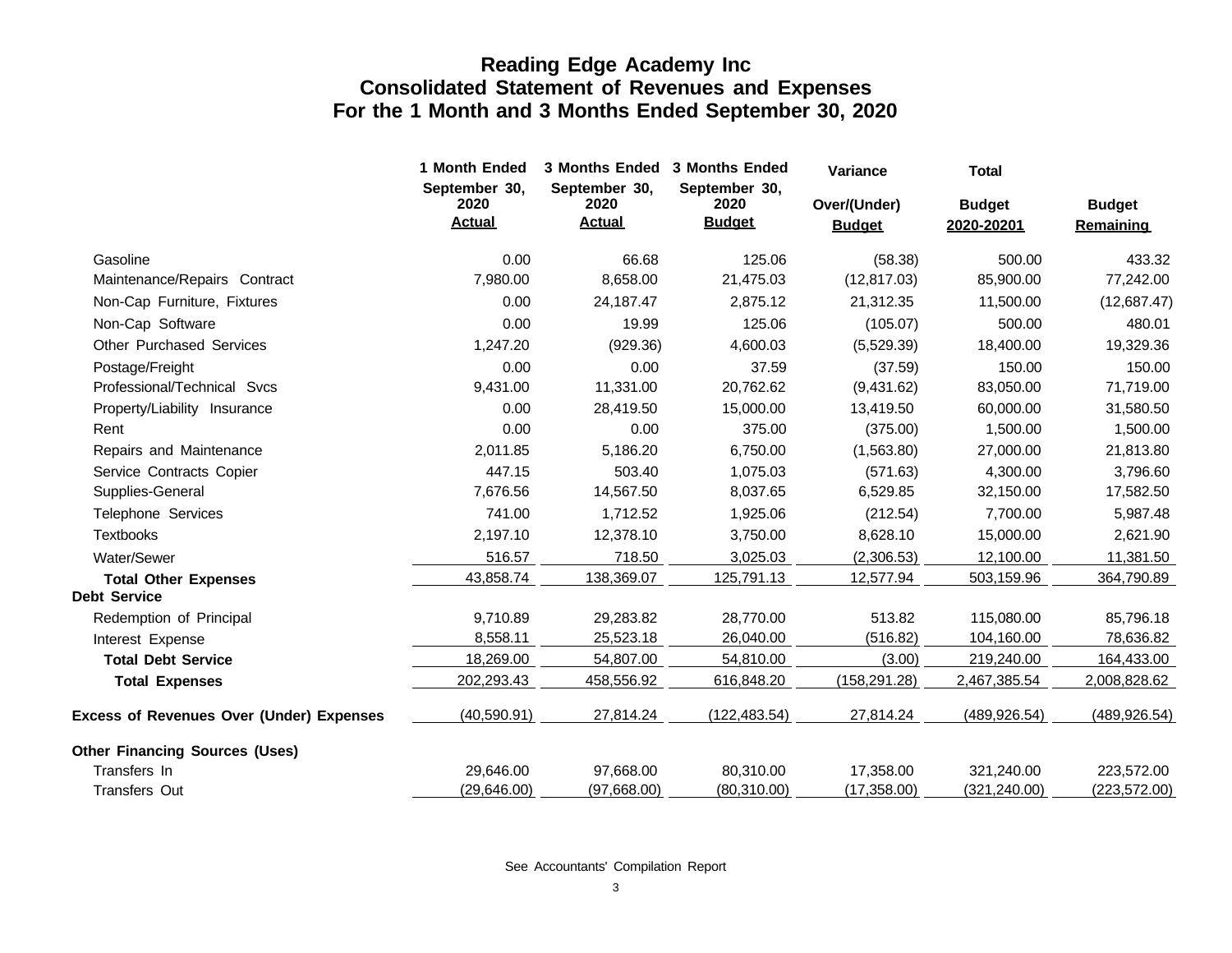|                                               | 1 Month Ended                          | <b>3 Months Ended</b>                  | 3 Months Ended                         | Variance                      | <b>Total</b>                |                            |
|-----------------------------------------------|----------------------------------------|----------------------------------------|----------------------------------------|-------------------------------|-----------------------------|----------------------------|
|                                               | September 30,<br>2020<br><b>Actual</b> | September 30,<br>2020<br><b>Actual</b> | September 30,<br>2020<br><b>Budget</b> | Over/(Under)<br><b>Budget</b> | <b>Budget</b><br>2020-20201 | <b>Budget</b><br>Remaining |
| <b>Total Other Financing Sources (Uses)</b>   | 0.00                                   | 0.00                                   | 0.00                                   | 0.00                          | 0.00                        | 0.00                       |
| <b>Excess of Revenues and Other Financing</b> |                                        |                                        |                                        |                               |                             |                            |
| Sources Over (Under) Expenses                 | (40,590.91)                            | 27,814.24                              | (122, 483.54)                          | 150,297.78                    | (489, 926.54)               | (517, 740.78)              |
| Non-Major Special Revenue                     |                                        |                                        |                                        |                               |                             |                            |
| <b>Revenues</b>                               |                                        |                                        |                                        |                               |                             |                            |
| <b>Student Lunches</b>                        | 2,439.06                               | 2,732.71                               | 15,562.50                              | (12,829.79)                   | 62,250.00                   | 59,517.29                  |
| School Aged Child Care                        | 8,631.53                               | 14,474.96                              | 12,842.44                              | 1,632.52                      | 51,370.00                   | 36,895.04                  |
| PTA Fund Raising                              | 0.00                                   | 0.00                                   | 924.94                                 | (924.94)                      | 3,700.00                    | 3,700.00                   |
| Other Uniforms                                | 1,165.00                               | 5,086.00                               | 924.94                                 | 4,161.06                      | 3,700.00                    | (1,386.00)                 |
| Other Book Fair                               | 2,609.59                               | 2,609.59                               | 900.00                                 | 1,709.59                      | 3,600.00                    | 990.41                     |
| Santa Shop                                    | 0.00                                   | 0.00                                   | 750.00                                 | (750.00)                      | 3,000.00                    | 3,000.00                   |
| <b>Total Revenues</b>                         | 14,845.18                              | 24,903.26                              | 31,904.82                              | (7,001.56)                    | 127,620.00                  | 102,716.74                 |
| <b>Extended Care Expenses</b>                 |                                        |                                        |                                        |                               |                             |                            |
| <b>Extended Care Salary</b>                   | 1,362.24                               | 1,362.24                               | 9,605.06                               | (8,242.82)                    | 38,420.00                   | 37,057.76                  |
| <b>Extended Care Tax</b>                      | 104.22                                 | 104.22                                 | 734.85                                 | (630.63)                      | 2,939.13                    | 2,834.91                   |
| <b>Extended Care Supplies</b>                 | 0.00                                   | 0.00                                   | 62.53                                  | (62.53)                       | 250.00                      | 250.00                     |
| <b>Extended Care Occupancy</b>                | 316.67                                 | 950.01                                 | 950.01                                 | 0.00                          | 3,800.04                    | 2,850.03                   |
| <b>Total Extended Care Expenses</b>           | 1,783.13                               | 2,416.47                               | 11,352.45                              | (8,935.98)                    | 45,409.17                   | 42,992.70                  |
| <b>Student Lunches Expenses</b>               |                                        |                                        |                                        |                               |                             |                            |
| Salaries-Student Lunches                      | 5,252.04                               | 9,844.84                               | 18,950.06                              | (9, 105.22)                   | 75,800.00                   | 65,955.16                  |
| Pension Expense                               | 138.78                                 | 269.90                                 | 568.50                                 | (298.60)                      | 2,274.00                    | 2,004.10                   |
| Social Security                               | 371.43                                 | 677.25                                 | 1,449.72                               | (772.47)                      | 5,798.70                    | 5,121.45                   |
| Group Health Ins.                             | 306.92                                 | 2,437.22                               | 2,000.06                               | 437.16                        | 8,000.00                    | 5,562.78                   |
| Life Insurance                                | 12.00                                  | 48.00                                  | 25.03                                  | 22.97                         | 100.00                      | 52.00                      |
| Repairs and Maintenance                       | 0.00                                   | 0.00                                   | 375.00                                 | (375.00)                      | 1,500.00                    | 1,500.00                   |
| Cafeteria Expense                             | 13.49                                  | 13.49                                  | 125.06                                 | (111.57)                      | 500.00                      | 486.51                     |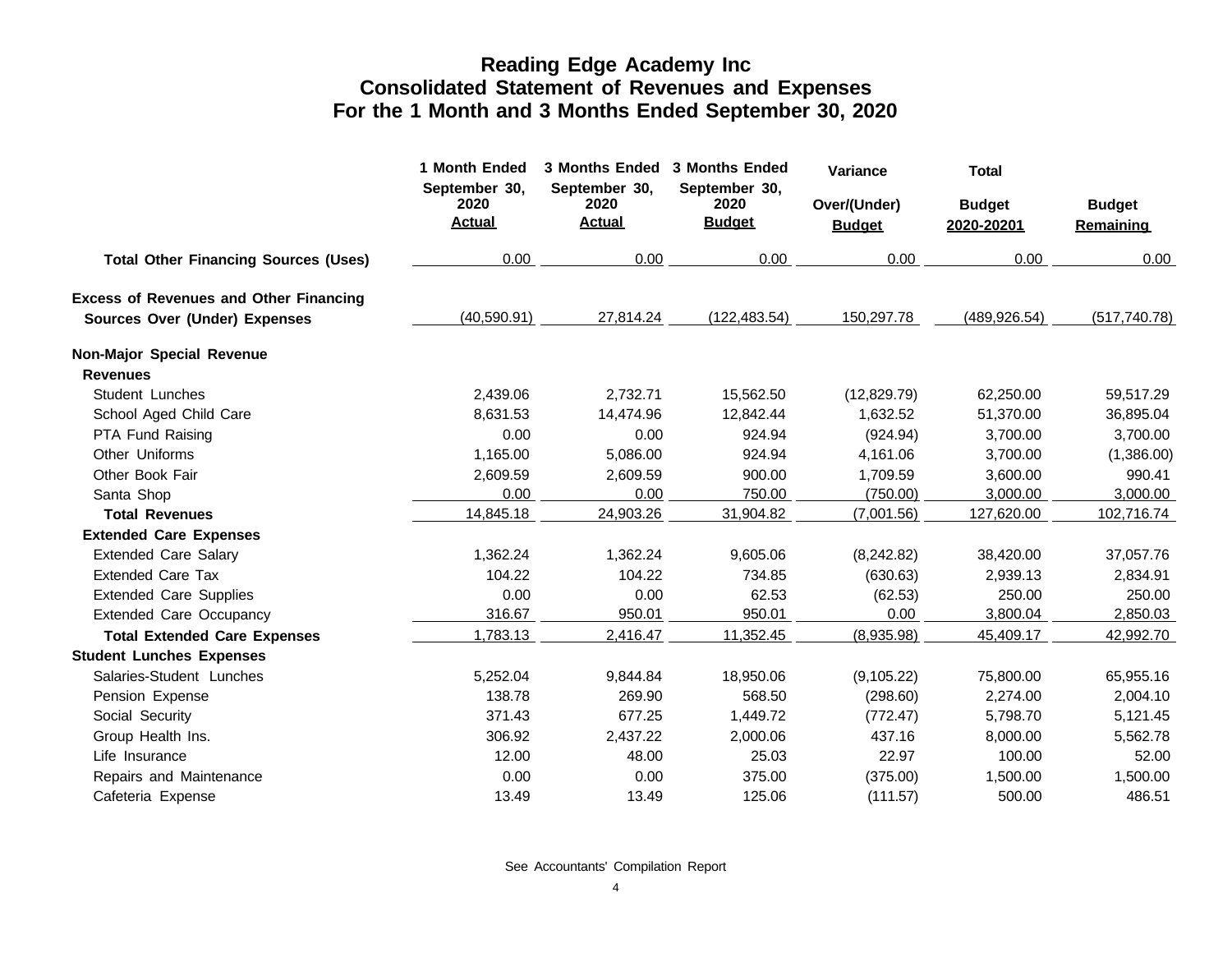|                                       | 1 Month Ended<br>September 30, | <b>3 Months Ended</b><br>September 30, | <b>3 Months Ended</b><br>September 30, | <b>Variance</b>               | Total                       |                            |
|---------------------------------------|--------------------------------|----------------------------------------|----------------------------------------|-------------------------------|-----------------------------|----------------------------|
|                                       | 2020<br><b>Actual</b>          | 2020<br><u>Actual</u>                  | 2020<br><b>Budget</b>                  | Over/(Under)<br><b>Budget</b> | <b>Budget</b><br>2020-20201 | <b>Budget</b><br>Remaining |
| Food Supplies                         | 2,652.89                       | 2,652.89                               | 10,000.03                              | (7, 347.14)                   | 40,000.00                   | 37,347.11                  |
| Dues/Fees                             | 2.00                           | 32.80                                  | 962.53                                 | (929.73)                      | 3,850.00                    | 3,817.20                   |
| <b>Total Student Lunches Expenses</b> | 8,749.55                       | 15,976.39                              | 34,455.99                              | (18,479.60)                   | 137,822.70                  | 121,846.31                 |
| <b>Other Expenses</b>                 |                                |                                        |                                        |                               |                             |                            |
| Field Trip Expense                    | 0.00                           | 15.00                                  | 0.00                                   | 15.00                         | 0.00                        | (15.00)                    |
| Uniforms                              | 622.00                         | 6,827.50                               | 1,462.50                               | 5,365.00                      | 5,850.00                    | (977.50)                   |
| Book Fair                             | 0.00                           | 0.00                                   | 950.06                                 | (950.06)                      | 3,800.00                    | 3,800.00                   |
| <b>PTA Fund Raising Expense</b>       | 0.00                           | 0.00                                   | 1,675.03                               | (1,675.03)                    | 6,700.00                    | 6,700.00                   |
| PTA Program Expense                   | 150.00                         | 1,392.97                               | 825.00                                 | 567.97                        | 3,300.00                    | 1,907.03                   |
| <b>Total Other Expenses</b>           | 772.00                         | 8,235.47                               | 4.912.59                               | 3,322.88                      | 19,650.00                   | 11,414.53                  |
| <b>Net Non-Major Special Revenue</b>  | 3,540.50                       | (1,725.07)                             | (18,816.21)                            | 17,091.14                     | (75,261.87)                 | (73,536.80)                |
| Net Income (Loss)                     | $(37,050.41)$ \$               | 26.089.17 \$                           | $(141, 299.75)$ \$                     | 167,388.92 \$                 | $(565, 188.41)$ \$          | (591, 277.58)              |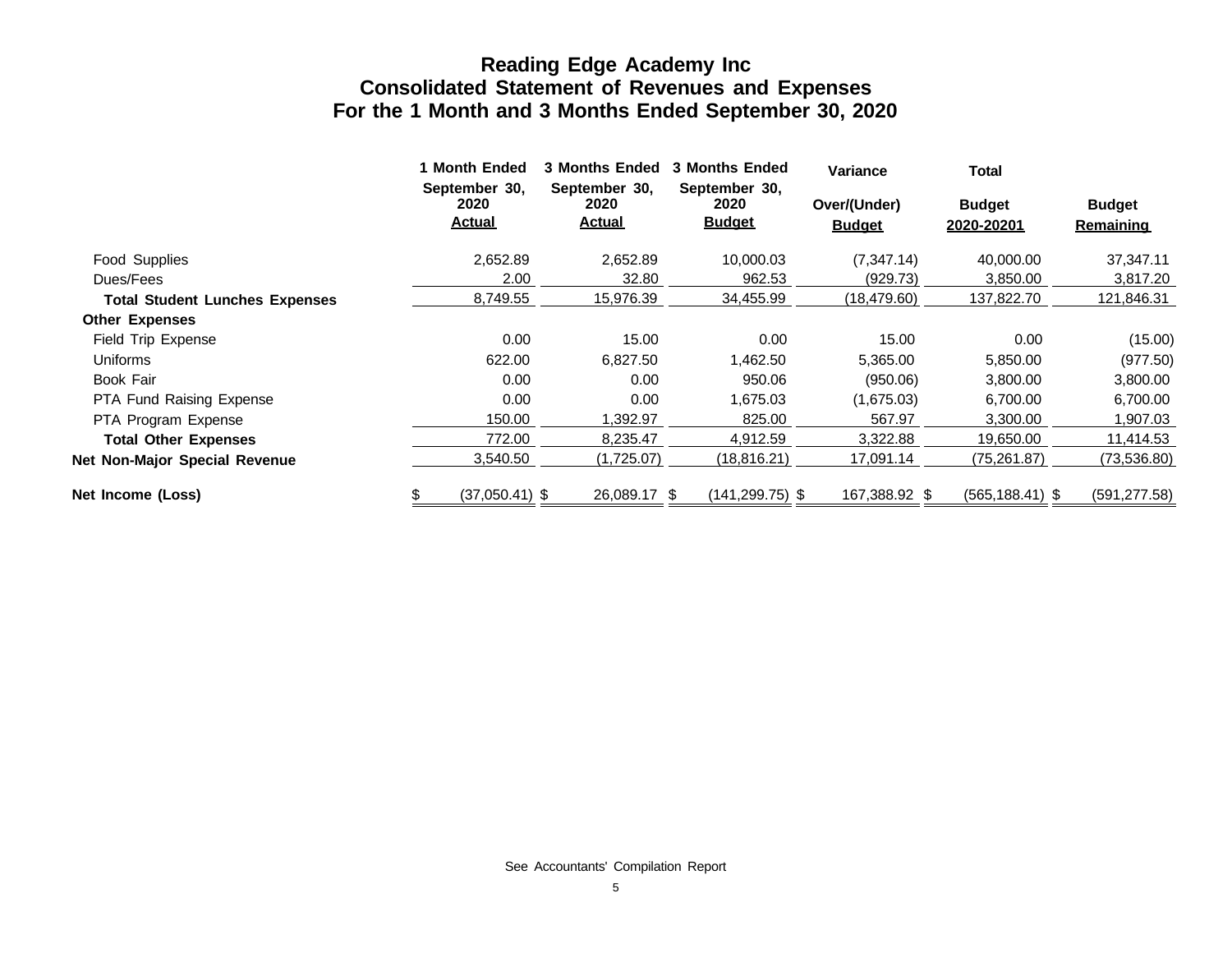### **Reading Edge Academy Inc Balance Sheet - Governmental Funds September 30, 2020**

|                             | General<br><b>Fund</b> |   | <b>Capital</b><br><b>Fund</b> |      | <b>Total</b><br>Governmental<br><b>Funds</b> |
|-----------------------------|------------------------|---|-------------------------------|------|----------------------------------------------|
| <b>Assets</b>               |                        |   |                               |      |                                              |
| Cash and Cash Equivalents   | \$<br>858,955.97       | S | 0.00 <sub>1</sub>             | - \$ | 858,955.97                                   |
| <b>Other Current Assets</b> | 11,842.87              |   | 0.00                          |      | 11,842.87                                    |
| Deposits                    | 1,000.00               |   | 0.00                          |      | 1,000.00                                     |
| <b>Total Assets</b>         | 871,798.84             |   | 0.00                          |      | 871,798.84                                   |
|                             |                        |   |                               |      |                                              |

#### **Liabilities**

#### **Fund Balances**

| <b>Total Liabilities and Fund Balances</b> | 871.798.84 | S | 0.00 | 871.798.84 |
|--------------------------------------------|------------|---|------|------------|
| <b>Total Fund Balances</b>                 | 871.798.84 |   | 0.00 | 871,798.84 |
| Unassigned                                 | 862,506,35 |   | 0.00 | 862,506.35 |
| Nonspendable                               | 9.292.49   |   | 0.00 | 9.292.49   |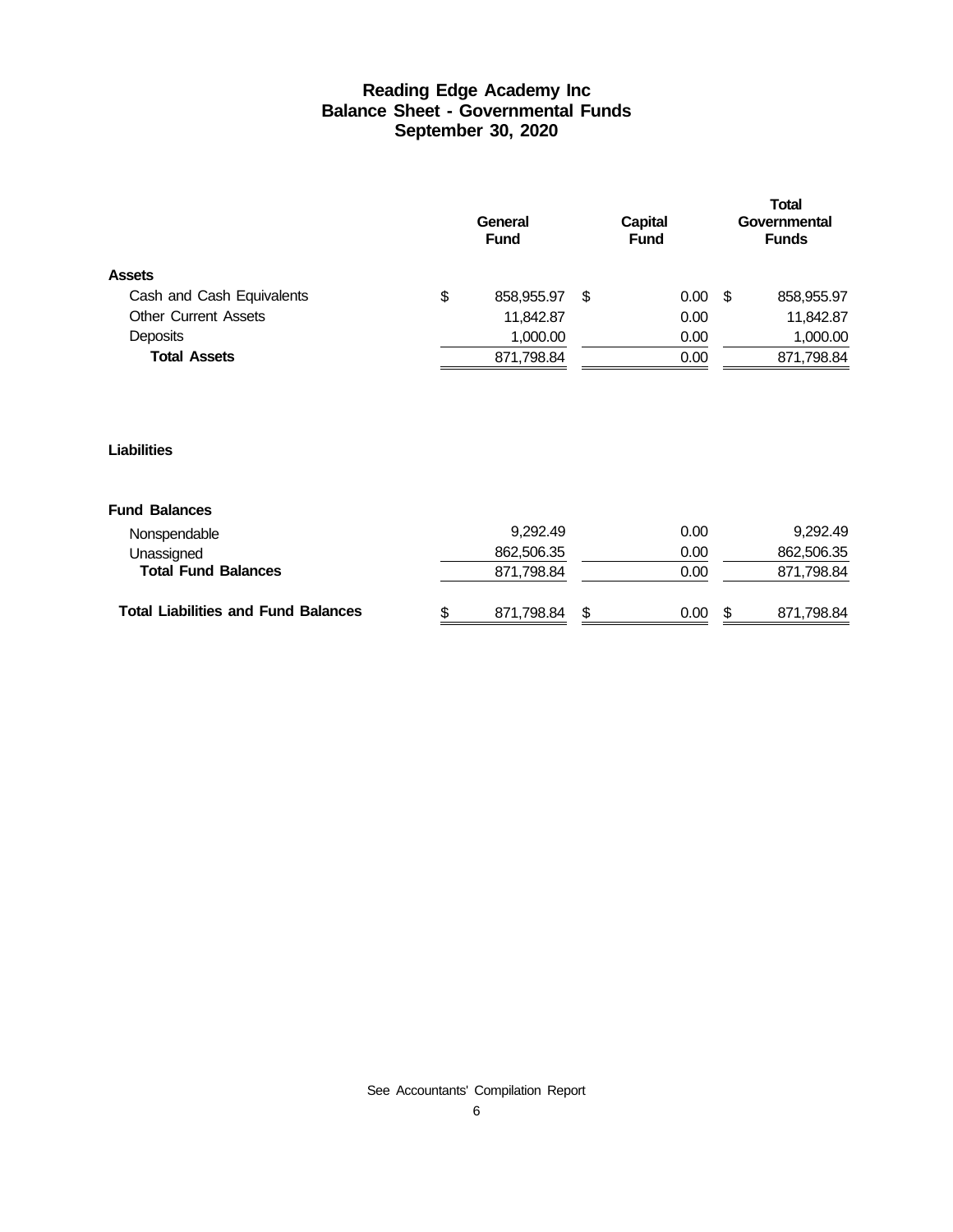### **Reading Edge Academy Inc Statement of Revenues and Expenses - Governmental Funds For the 3 Months Ended September 30, 2020**

|                                                   | <b>General Fund</b> |                                                                |                                |            |               |               | <b>Capital Outlay</b> |                                 |                          | <b>Total Governmental Funds</b> |               |                                        |  |  |  |
|---------------------------------------------------|---------------------|----------------------------------------------------------------|--------------------------------|------------|---------------|---------------|-----------------------|---------------------------------|--------------------------|---------------------------------|---------------|----------------------------------------|--|--|--|
|                                                   | Month               | % of YTD<br><b>Actual to</b><br><b>YTD</b><br>Annual<br>Annual |                                |            | Month         | <b>YTD</b>    | Annual                | % of YTD<br>Actual to<br>Annual | Month                    | <b>YTD</b>                      | Annual        | % of YTD<br><b>Actual to</b><br>Annual |  |  |  |
|                                                   | <b>Actual</b>       | <b>Actual</b>                                                  | <b>Budget</b><br><b>Budget</b> |            | <b>Actual</b> | <b>Actual</b> | <b>Budget</b>         | <b>Budget</b>                   | <b>Actual</b>            | <b>Actual</b>                   | <b>Budget</b> | <b>Budget</b>                          |  |  |  |
| Revenues                                          |                     |                                                                |                                |            |               |               |                       |                                 |                          |                                 |               |                                        |  |  |  |
| <b>Federal Sources</b>                            |                     |                                                                |                                |            |               |               |                       |                                 |                          |                                 |               |                                        |  |  |  |
| <b>Federal Direct</b>                             | \$                  | \$                                                             | \$                             | $0.00 \%$  | \$            | \$            | -\$                   | $0.00 \%$ \$                    | $-$ \$                   | $-$ \$                          |               | 0.00 %                                 |  |  |  |
| <b>State Sources</b>                              |                     |                                                                |                                |            |               |               |                       |                                 |                          |                                 |               |                                        |  |  |  |
| <b>FEFP</b>                                       | 144,389.00          | 436,728.00                                                     | 1,866,359.00                   | 23.40 %    |               |               |                       |                                 | 144,389.00               | 436,728.00                      | 1,866,359.00  | 23.40 %                                |  |  |  |
| Capital Outlay                                    |                     |                                                                |                                | 0.00%      | 11,377.00     | 42,861.00     | 102,000.00            | 42.02 %                         | 11,377.00                | 42,861.00                       | 102,000.00    | 42.02 %                                |  |  |  |
| Other State Revenue                               | 5,733.00            | 5,733.00                                                       | 5,800.00                       | 98.84 %    |               |               |                       |                                 | 5,733.00                 | 5,733.00                        | 5,800.00      | 98.84 %                                |  |  |  |
| <b>Local Sources</b>                              |                     |                                                                |                                |            |               |               |                       |                                 |                          |                                 |               |                                        |  |  |  |
| Interest                                          | 203.52              | 630.80                                                         | 3,300.00                       | 19.12 %    |               |               |                       |                                 | 203.52                   | 630.80                          | 3,300.00      | 19.12 %                                |  |  |  |
| Other Local Revenue                               | 14,845.18           | 25,321.62                                                      | 127,620.00                     | 19.84 %    |               |               |                       |                                 | 14,845.18                | 25,321.62                       | 127,620.00    | 19.84 %                                |  |  |  |
| <b>Total Revenue</b>                              | 165,170.70          | 468,413.42                                                     | 2,003,079.00                   | 23.38 %    | 11,377.00     | 42,861.00     | 102,000.00            | 42.02 %                         | 176,547.70               | 511,274.42                      | 2,105,079.00  | 24.29 %                                |  |  |  |
| <b>Expenditures</b>                               |                     |                                                                |                                |            |               |               |                       |                                 |                          |                                 |               |                                        |  |  |  |
| Current Expenditures                              |                     |                                                                |                                |            |               |               |                       |                                 |                          |                                 |               |                                        |  |  |  |
| Instruction                                       | 123,950.83          | 239,456.57                                                     | 1,499,391.74                   | 15.97 %    |               |               |                       | $\overline{a}$                  | 123,950.83               | 239,456.57                      | 1,499,391.74  | 15.97 %                                |  |  |  |
| School Administration                             | 32,724.79           | 86,137.86                                                      | 421,136.50                     | 20.45 %    |               |               |                       |                                 | 32,724.79                | 86,137.86                       | 421,136.50    | 20.45 %                                |  |  |  |
| Facilities Acquisition                            | 0.00                | 0.00                                                           | 1,500.00                       | 0.00%      |               |               |                       | $\overline{a}$                  | 0.00                     | 0.00                            | 1,500.00      | 0.00%                                  |  |  |  |
| <b>Fiscal Services</b>                            | 13,280.13           | 19,901.18                                                      | 61,967.34                      | 32.12 %    |               |               |                       | $\overline{a}$                  | 13,280.13                | 19,901.18                       | 61,967.34     | 32.12 %                                |  |  |  |
| <b>Food Services</b>                              | 8,749.55            | 15,976.39                                                      | 137,822.70                     | 11.59 %    |               |               |                       |                                 | 8,749.55                 | 15,976.39                       | 137,822.70    | 11.59 %                                |  |  |  |
| Operation of Plant                                | 14,068.68           | 58,254.31                                                      | 264,149.96                     | 22.05 %    |               |               |                       |                                 | 14,068.68                | 58,254.31                       | 264,149.96    | 22.05 %                                |  |  |  |
| Debt Service                                      | 18,269.00           | 54,807.00                                                      | 219,240.00                     | 25.00 %    |               |               |                       |                                 | 18,269.00                | 54,807.00                       | 219,240.00    | 25.00 %                                |  |  |  |
| Other Program and Services                        | 2,555.13            | 10,651.94                                                      | 65,059.17                      | 16.37 %    |               |               |                       |                                 | 2,555.13                 | 10,651.94                       | 65,059.17     | 16.37 %                                |  |  |  |
| <b>Total Expenditures</b>                         | 213,598.11          | 485,185.25                                                     | 2,670,267.41                   | 18.17 %    | 0.00          | 0.00          | 0.00                  | 0.00%                           | 213,598.11               | 485,185.25                      | 2,670,267.41  | 18.17 %                                |  |  |  |
| Excess (Deficiency) of Revenues over Expenditures | (48, 427.41)        | (16, 771.83)                                                   | (667, 188.41)                  | 2.51 %     | 11,377.00     | 42,861.00     | 102,000.00            | 42.02 %                         | (37,050.41)              | 26,089.17                       | (565, 188.41) | $(4.62)\%$                             |  |  |  |
| <b>Other Financing Sources (Uses)</b>             |                     |                                                                |                                |            |               |               |                       |                                 |                          |                                 |               |                                        |  |  |  |
| Transfers In                                      | 11,377.00           | 42,861.00                                                      | 102,000.00                     | 42.02 %    |               |               |                       |                                 | (11, 377.00)             | (42, 861.00)                    | (102,000.00)  | 42.02 %                                |  |  |  |
| <b>Transfers Out</b>                              |                     |                                                                |                                |            | (11, 377.00)  | (42, 861.00)  | (102,000.00)          | 42.02 %                         | 11,377.00                | 42,861.00                       | 102,000.00    | 42.02 %                                |  |  |  |
| <b>Total Other Financing Sources (Uses)</b>       | 11,377.00           | 42,861.00                                                      | 102,000.00                     | 42.02 %    | (11, 377.00)  | (42,861.00)   | (102,000.00)          | 42.02 %                         | 0.00                     | 0.00                            | 0.00          | 0.00%                                  |  |  |  |
| Net Change in Fund Balances                       | (37,050.41)         | 26,089.17                                                      | (565, 188.41)                  | $(4.62)\%$ | 0.00          | 0.00          | 0.00                  | 0.00%                           | (37,050.41)              | 26,089.17                       | (565, 188.41) | $(4.62)\%$                             |  |  |  |
| Fund Balances, Beginning                          | 908,849.25          | 845,709.67                                                     |                                |            | 0.00          | 0.00          |                       |                                 | 908,849.25               | 845,709.67                      |               |                                        |  |  |  |
| <b>Fund Balance, Ending</b><br>\$                 | 871,798.84 \$       | 871,798.84                                                     |                                | \$         | $0.00$ \$     | 0.00          |                       | \$                              | 871,798.84 \$ 871,798.84 |                                 |               |                                        |  |  |  |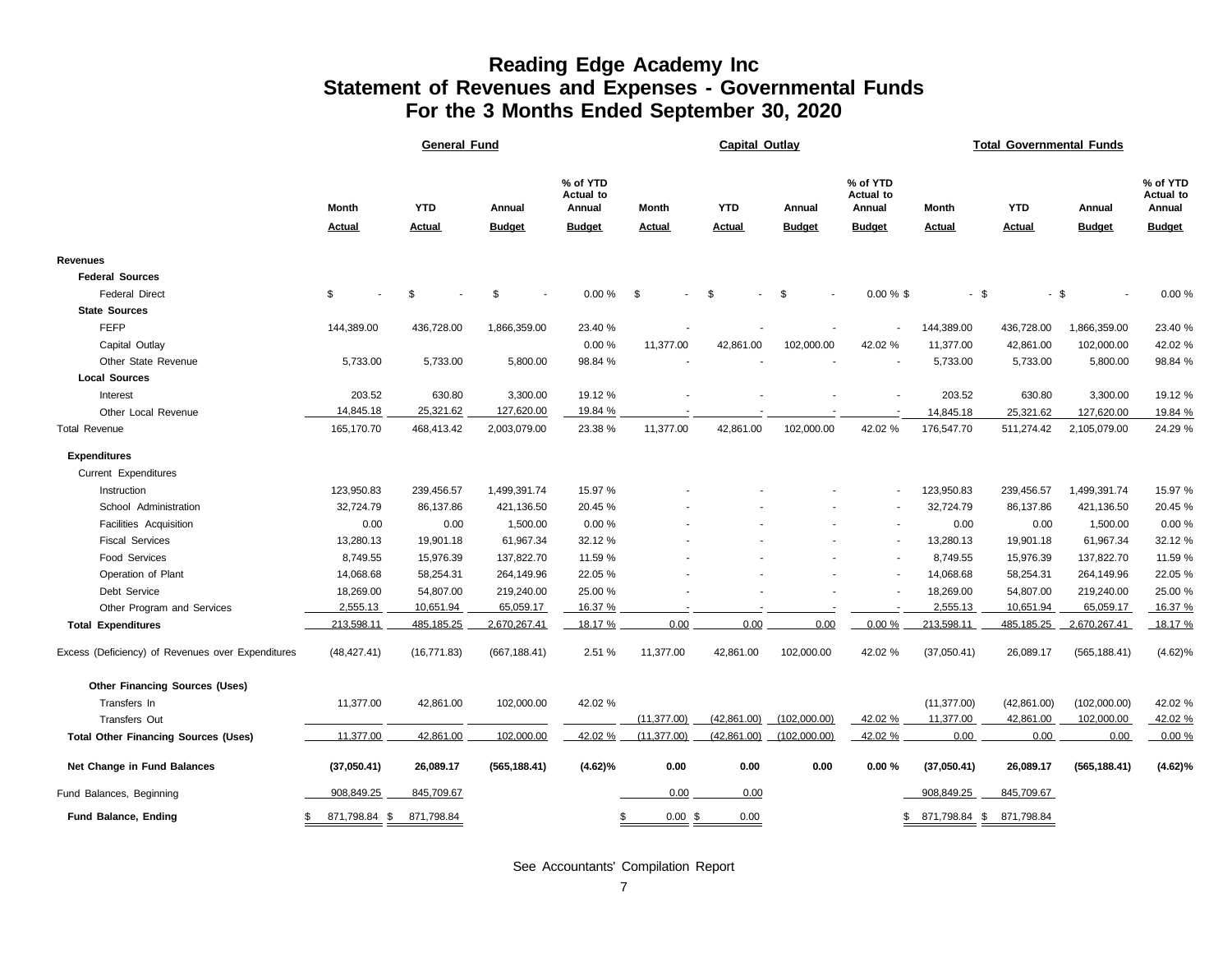# **Reading Edge Academy Inc Comparative Statement of Revenues and Expenses General Fund For the 1 Month and 3 Months Ended September 30, 2020**

|                                                | 1 Month Ended<br>September 30, 2020<br><b>Actual</b> | <b>Actual</b>   | <b>3 Months Ended</b><br>September 30, 2020<br>September 30, 2020 |                    |   | <b>Variance</b><br>Over/(Under)<br><b>Budget</b> |   | <b>Total</b><br><b>Budget</b><br>2020-2021 |   | <b>Budget</b><br>Remaining |  |
|------------------------------------------------|------------------------------------------------------|-----------------|-------------------------------------------------------------------|--------------------|---|--------------------------------------------------|---|--------------------------------------------|---|----------------------------|--|
| <b>Revenues</b>                                |                                                      |                 |                                                                   |                    |   |                                                  |   |                                            |   |                            |  |
| <b>State Sources</b>                           | \$<br>150,122.00 \$                                  | 442,461.00 \$   |                                                                   | 468,039.66 \$      |   | $(25,578.66)$ \$                                 |   | 1,872,159.00 \$                            |   | 1,429,698.00               |  |
| Local Sources                                  | 203.52                                               | 1,049.16        |                                                                   | 825.00             |   | 224.16                                           |   | 3,300.00                                   |   | 2,250.84                   |  |
| <b>Total Revenues</b>                          | 150,325.52                                           | 443,510.16      |                                                                   | 468,864.66         |   | (25, 354.50)                                     |   | 1,875,459.00                               |   | 1,431,948.84               |  |
| <b>Expenses</b>                                |                                                      |                 |                                                                   |                    |   |                                                  |   |                                            |   |                            |  |
| <b>Instructional-Basic</b>                     | 114,875.66                                           | 225,898.82      |                                                                   | 337,534.11         |   | (111, 635.29)                                    |   | 1,350,134.01                               |   | 1,124,235.19               |  |
| Instructional-Exceptional                      | 9,075.17                                             | 13,557.75       |                                                                   | 37,314.65          |   | (23,756.90)                                      |   | 149,257.73                                 |   | 135,699.98                 |  |
| General Administration                         | 0.00                                                 | 0.00            |                                                                   | 7,580.06           |   | (7,580.06)                                       |   | 30,320.00                                  |   | 30,320.00                  |  |
| School Administration                          | 32,724.79                                            | 86,137.86       |                                                                   | 97,704.32          |   | (11,566.46)                                      |   | 390,816.50                                 |   | 304,678.64                 |  |
| Facilities Acquisitions                        | 0.00                                                 | 0.00            |                                                                   | 375.09             |   | (375.09)                                         |   | 1,500.00                                   |   | 1,500.00                   |  |
| <b>Fiscal Services</b>                         | 13,280.13                                            | 19,901.18       |                                                                   | 15,492.15          |   | 4,409.03                                         |   | 61,967.34                                  |   | 42,066.16                  |  |
| Operation of Plant                             | 14,068.68                                            | 58,254.31       |                                                                   | 66,037.82          |   | (7,783.51)                                       |   | 264,149.96                                 |   | 205,895.65                 |  |
| <b>Total Expenses</b>                          | 184,024.43                                           | 403,749.92      |                                                                   | 562,038.20         |   | (158, 288.28)                                    |   | 2,248,145.54                               |   | 1,844,395.62               |  |
| <b>Excess of Revenues Over (Under)</b>         |                                                      |                 |                                                                   |                    |   |                                                  |   |                                            |   |                            |  |
| <b>Expenses</b>                                | (33,698.91)                                          | 39,760.24       |                                                                   | (93, 173.54)       |   | 132,933.78                                       |   | (372,686.54)                               |   | (412, 446.78)              |  |
| <b>Other Financing Sources (Uses)</b>          |                                                      |                 |                                                                   |                    |   |                                                  |   |                                            |   |                            |  |
| Transfer to GF From CO                         | 11,377.00                                            | 42,861.00       |                                                                   | 25,500.00          |   | 17,361.00                                        |   | 102,000.00                                 |   | 59,139.00                  |  |
| Transfers from GF                              | (18, 269.00)                                         | (54,807.00)     |                                                                   | (54, 810.00)       |   | 3.00                                             |   | (219, 240.00)                              |   | (164, 433.00)              |  |
| <b>Total Other Financing Sources</b><br>(Uses) | (6,892.00)                                           | (11,946.00)     |                                                                   | (29,310.00)        |   | 17,364.00                                        |   | (117, 240.00)                              |   | (105, 294.00)              |  |
| Net Income (Loss)                              | \$<br>(40, 590.91)                                   | \$<br>27,814.24 |                                                                   | (122, 483.54)<br>S | S | 150,297.78                                       | S | (489, 926.54)                              | S | (517, 740.78)              |  |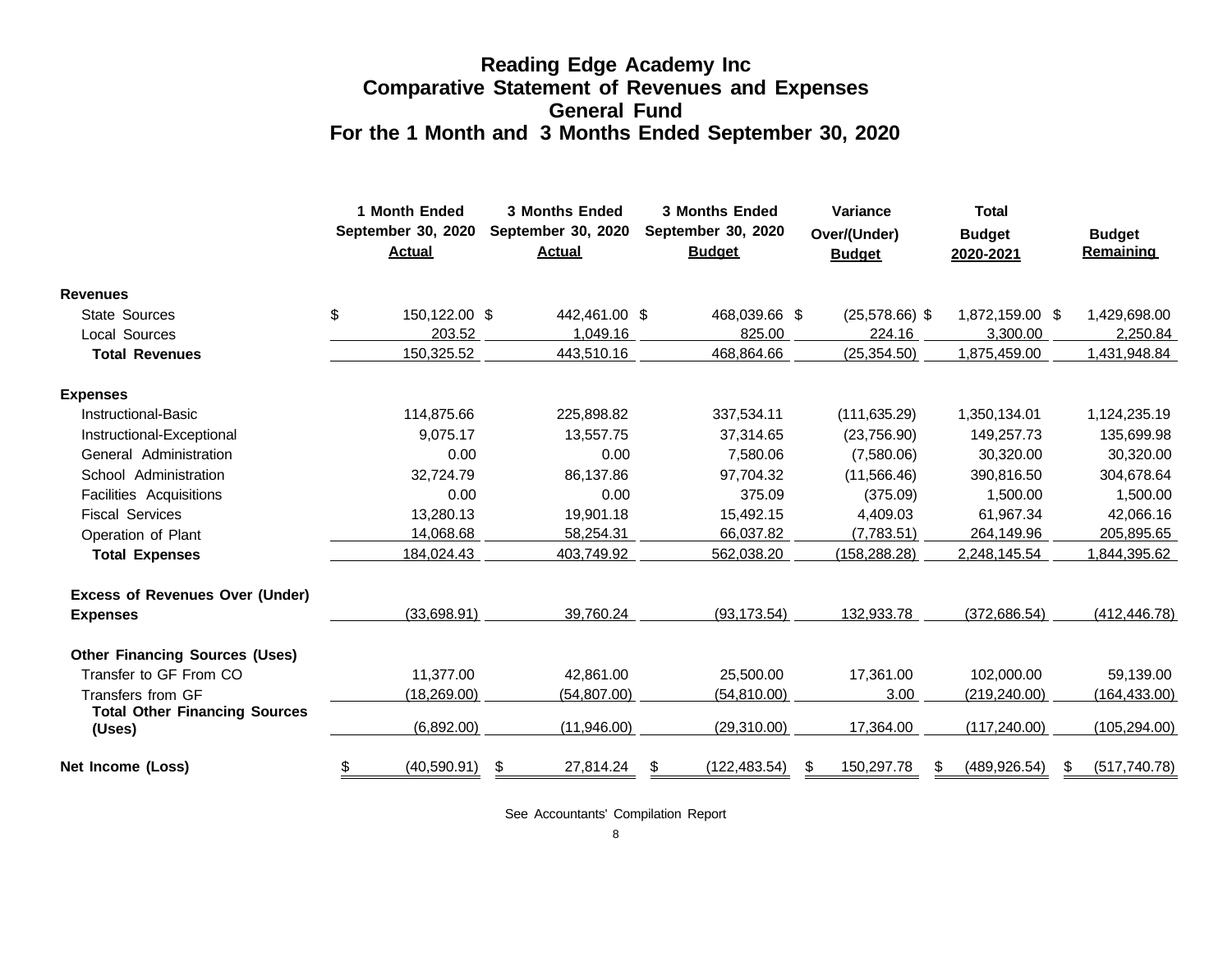# **Reading Edge Academy Inc Comparative Statement of Revenues and Expenses Charter School Capital Outlay For the 1 Month and 3 Months Ended September 30, 2020**

|                                             | 1 Month Ended<br>September 30, | <b>3 Months Ended</b><br>September 30, |     | <b>3 Months Ended</b><br>September 30, | Variance                      | <b>Total</b>               |                                   |
|---------------------------------------------|--------------------------------|----------------------------------------|-----|----------------------------------------|-------------------------------|----------------------------|-----------------------------------|
|                                             | 2020<br><b>Actual</b>          | 2020<br><b>Actual</b>                  |     | 2020<br><b>Budget</b>                  | Over/(Under)<br><b>Budget</b> | <b>Budget</b><br>2020-2021 | <b>Budget</b><br><b>Remaining</b> |
| <b>Revenues</b>                             |                                |                                        |     |                                        |                               |                            |                                   |
| Charter School Capital Outlay               | 11.377.00 \$                   | 42.861.00 \$                           |     | 25,500,00 \$                           | 17.361.00 \$                  | 102,000,00 \$              | 59,139.00                         |
| <b>Total Revenues</b>                       | 11.377.00                      | 42.861.00                              |     | 25,500,00                              | 17.361.00                     | 102.000.00                 | 59,139.00                         |
| <b>Other Financing Sources (Uses)</b>       |                                |                                        |     |                                        |                               |                            |                                   |
| Transfers In                                | 0.00                           | 0.00                                   |     | 0.00                                   | 0.00                          | 0.00                       | 0.00                              |
| <b>Transfers Out</b>                        | (11, 377.00)                   | (42,861.00)                            |     | (25,500.00)                            | (17,361.00)                   | (102,000.00)               | (59, 139.00)                      |
| <b>Total Other Financing Sources (Uses)</b> | (11, 377.00)                   | (42,861.00)                            |     | (25,500.00)                            | (17,361.00)                   | (102,000.00)               | (59, 139.00)                      |
| Net Income (Loss)                           | 0.00                           | 0.00                                   | \$. | 0.00                                   | 0.00                          | $0.00$ \$                  | 0.00                              |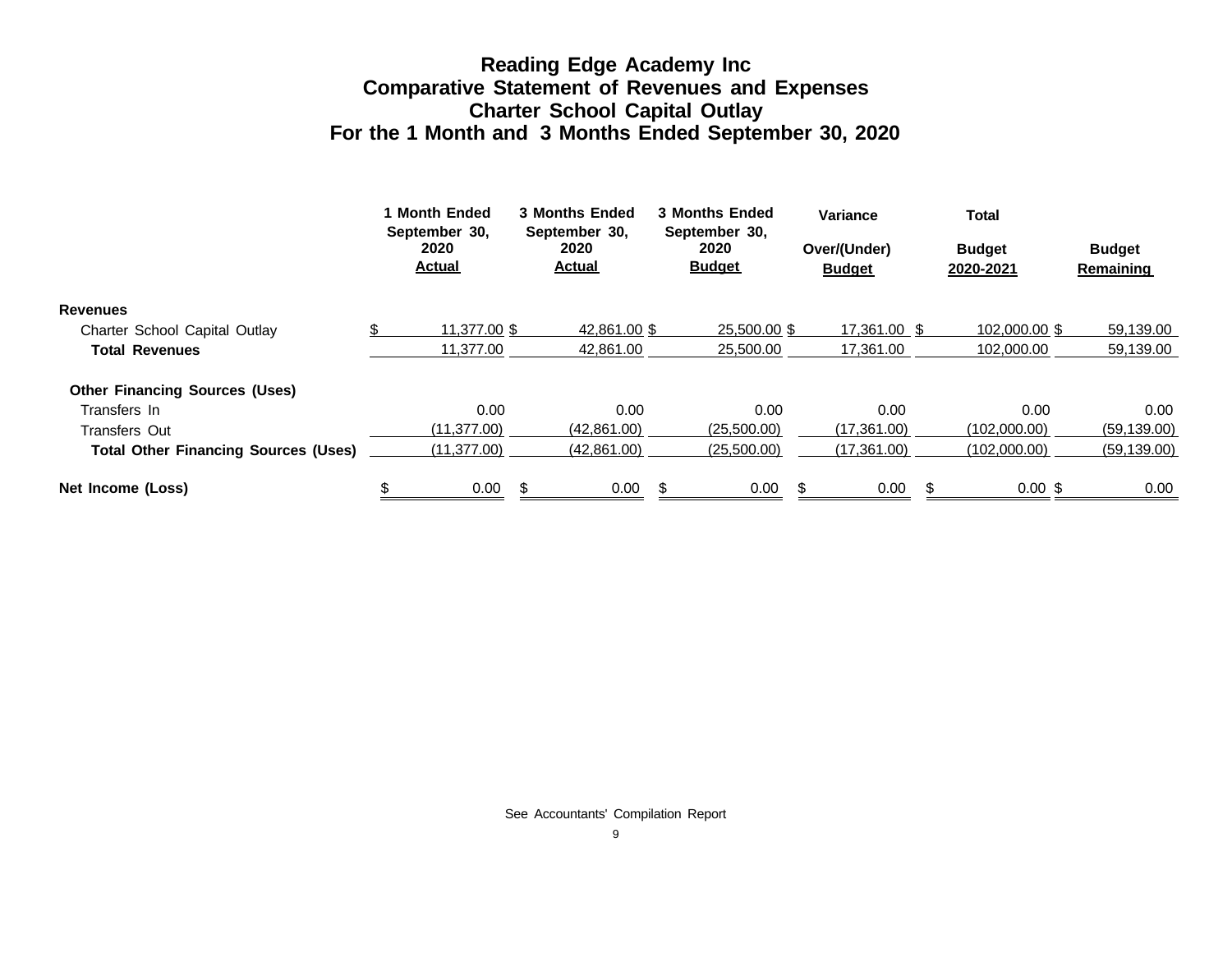# **Reading Edge Academy Inc Comparative Statement of Revenues and Expenses Debt Service For the 3 Months Ended September 30, 2020**

|                                                | <b>3 Months Ended</b><br>September 30, |    | <b>3 Months Ended</b><br><b>3 Months Ended</b><br>September 30, 2020 September 30, 2020 |    |               | <b>Variance</b> |                               |   | <b>Total</b>               |  |                                   |  |
|------------------------------------------------|----------------------------------------|----|-----------------------------------------------------------------------------------------|----|---------------|-----------------|-------------------------------|---|----------------------------|--|-----------------------------------|--|
|                                                | 2020<br><b>Actual</b>                  |    | <b>Actual</b>                                                                           |    | <b>Budget</b> |                 | Over/(Under)<br><b>Budget</b> |   | <b>Budget</b><br>2020-2021 |  | <b>Budget</b><br><b>Remaining</b> |  |
| <b>Expenses</b>                                |                                        |    |                                                                                         |    |               |                 |                               |   |                            |  |                                   |  |
| Redemption of Principal                        | \$<br>9,710.89 \$                      |    | 29,283.82 \$                                                                            |    | 28,770.00 \$  |                 | 513.82 \$                     |   | 115,080.00 \$              |  | 85,796.18                         |  |
| Interest Expense                               | 8,558.11                               |    | 25,523.18                                                                               |    | 26,040.00     |                 | (516.82)                      |   | 104,160.00                 |  | 78,636.82                         |  |
| Loan Fees                                      | 0.00                                   |    | 0.00                                                                                    |    | 0.00          |                 | 0.00                          |   | 0.00                       |  | 0.00                              |  |
| Loan Costs                                     | 0.00                                   |    | 0.00                                                                                    |    | 0.00          |                 | 0.00                          |   | 0.00                       |  | 0.00                              |  |
| <b>Total Expenses</b>                          | 18,269.00                              |    | 54,807.00                                                                               |    | 54.810.00     |                 | (3.00)                        |   | 219,240.00                 |  | 164,433.00                        |  |
| <b>Other Financing Sources (Uses)</b>          |                                        |    |                                                                                         |    |               |                 |                               |   |                            |  |                                   |  |
| Transfers In                                   | 18.269.00                              |    | 54.807.00                                                                               |    | 54.810.00     |                 | (3.00)                        |   | 219,240.00                 |  | 164,433.00                        |  |
| Transfers Out                                  | 0.00                                   |    | 0.00                                                                                    |    | 0.00          |                 | 0.00                          |   | 0.00                       |  | 0.00                              |  |
| <b>Total Other Financing Sources</b><br>(Uses) | 18,269.00                              |    | 54,807.00                                                                               |    | 54,810.00     |                 | (3.00)                        |   | 219,240.00                 |  | 164,433.00                        |  |
| Net Income (Loss)                              | 0.00                                   | \$ | 0.00                                                                                    | \$ | 0.00          | \$              | 0.00                          | S | 0.00                       |  | 0.00                              |  |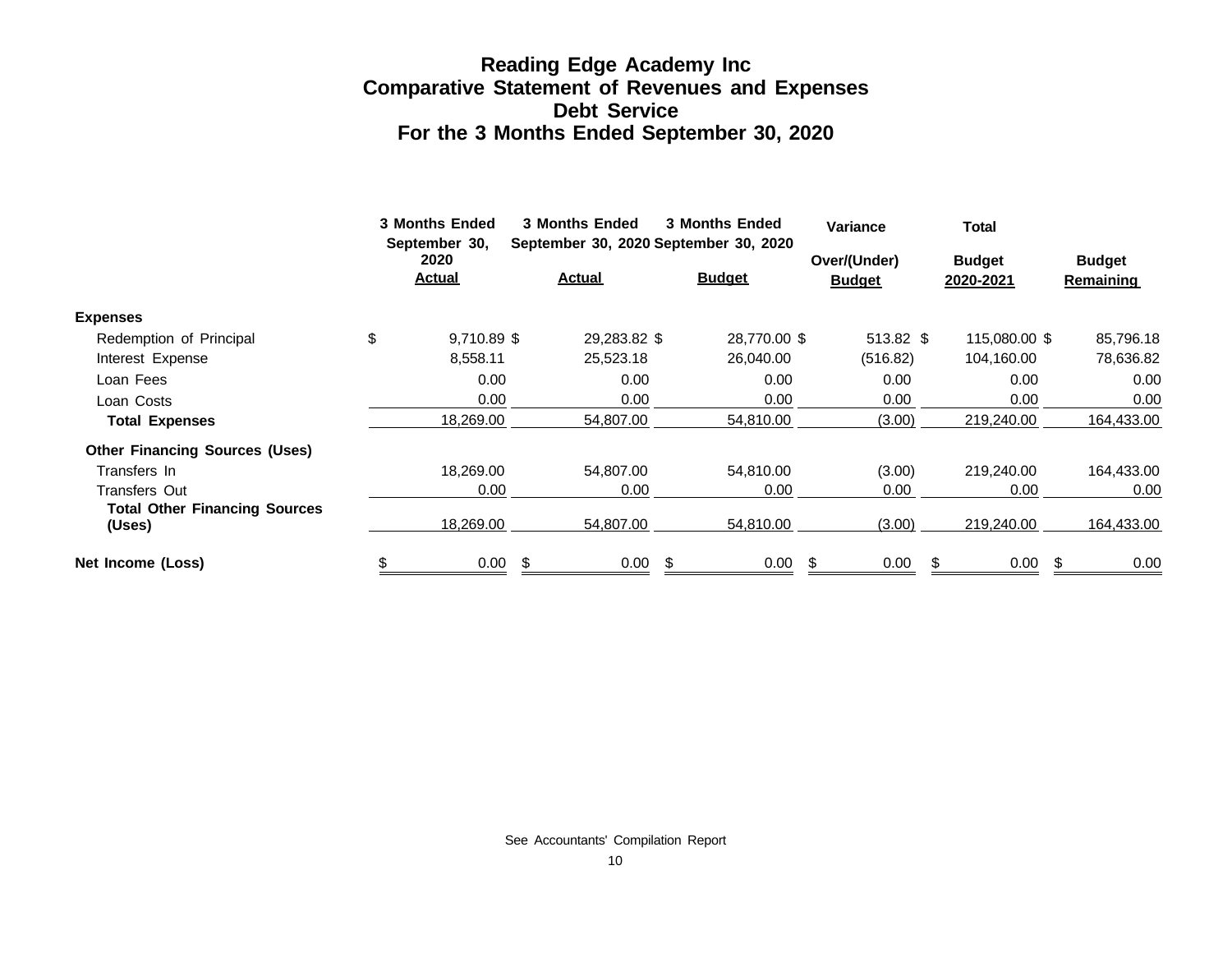# **Reading Edge Academy Inc Comparative Statement of Revenues and Expenses Non-Major Special Revenue For the 1 Month and 3 Months Ended September 30, 2020**

|                                     | 1 Month Ended | <b>3 Months Ended</b>                 | <b>3 Months Ended</b> | Variance                      | <b>Total</b>               |                                   |
|-------------------------------------|---------------|---------------------------------------|-----------------------|-------------------------------|----------------------------|-----------------------------------|
|                                     |               | September 30, 2020 September 30, 2020 | September 30,<br>2020 |                               |                            |                                   |
|                                     | <b>Actual</b> | <b>Actual</b>                         | <b>Budget</b>         | Over/(Under)<br><b>Budget</b> | <b>Budget</b><br>2020-2021 | <b>Budget</b><br><b>Remaining</b> |
| Revenue                             |               |                                       |                       |                               |                            |                                   |
| Student Lunches                     | \$            | 2,439.06 \$<br>2,732.71 \$            | 15,562.50 \$          | $(12,829.79)$ \$              | 62,250.00 \$               | 59,517.29                         |
| School Aged Child Care              | 8.631.53      | 14,474.96                             | 12,842.44             | 1,632.52                      | 51,370.00                  | 36,895.04                         |
| PTA Fund Raising                    |               | 0.00<br>0.00                          | 924.94                | (924.94)                      | 3,700.00                   | 3,700.00                          |
| Other Uniforms                      | 1,165.00      | 5,086.00                              | 924.94                | 4,161.06                      | 3,700.00                   | (1,386.00)                        |
| Other Book Fair                     | 2,609.59      | 2,609.59                              | 900.00                | 1,709.59                      | 3,600.00                   | 990.41                            |
| Santa Shop                          |               | 0.00<br>0.00                          | 750.00                | (750.00)                      | 3,000.00                   | 3,000.00                          |
| <b>Total Revenue</b>                | 14,845.18     | 24,903.26                             | 31,904.82             | (7,001.56)                    | 127,620.00                 | 102,716.74                        |
| <b>Extended Care Expenses</b>       |               |                                       |                       |                               |                            |                                   |
| <b>Extended Care Salary</b>         | 1,362.24      | 1,362.24                              | 9,605.06              | (8,242.82)                    | 38,420.00                  | 37,057.76                         |
| Extended Care Tax                   |               | 104.22<br>104.22                      | 734.85                | (630.63)                      | 2,939.13                   | 2,834.91                          |
| <b>Extended Care Supplies</b>       |               | 0.00<br>0.00                          | 62.53                 | (62.53)                       | 250.00                     | 250.00                            |
| <b>Extended Care Occupancy</b>      |               | 316.67<br>950.01                      | 950.01                | 0.00                          | 3,800.04                   | 2,850.03                          |
| <b>Total Extended Care Expenses</b> | 1,783.13      | 2,416.47                              | 11,352.45             | (8,935.98)                    | 45,409.17                  | 42,992.70                         |
| <b>Student Lunches Expenses</b>     |               |                                       |                       |                               |                            |                                   |
| Salaries-Student Lunches            | 5,252.04      | 9,844.84                              | 18,950.06             | (9, 105.22)                   | 75,800.00                  | 65,955.16                         |
| Pension Expense                     |               | 138.78<br>269.90                      | 568.50                | (298.60)                      | 2,274.00                   | 2,004.10                          |
| Social Security                     |               | 371.43<br>677.25                      | 1,449.72              | (772.47)                      | 5,798.70                   | 5,121.45                          |
| Group Health Ins.                   |               | 306.92<br>2,437.22                    | 2,000.06              | 437.16                        | 8,000.00                   | 5,562.78                          |
| Life Insurance                      |               | 12.00<br>48.00                        | 25.03                 | 22.97                         | 100.00                     | 52.00                             |
| Repairs and Maintenance             |               | 0.00<br>0.00                          | 375.00                | (375.00)                      | 1,500.00                   | 1,500.00                          |
| Cafeteria Expense                   |               | 13.49<br>13.49                        | 125.06                | (111.57)                      | 500.00                     | 486.51                            |
| Food Supplies                       | 2,652.89      | 2,652.89                              | 10,000.03             | (7, 347.14)                   | 40,000.00                  | 37,347.11                         |
| Dues/Fees                           |               | 2.00<br>32.80                         | 962.53                | (929.73)                      | 3,850.00                   | 3,817.20                          |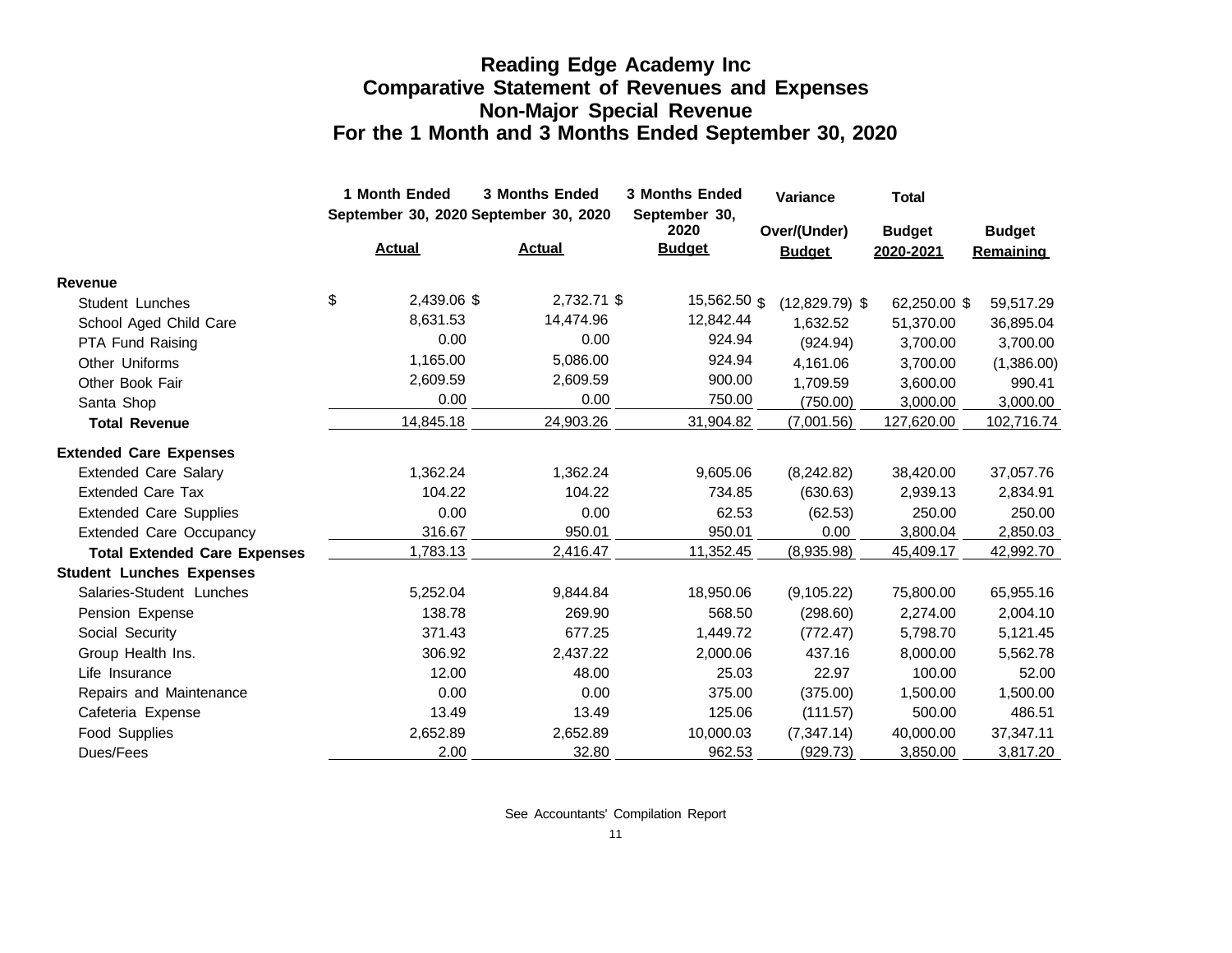# **Reading Edge Academy Inc Comparative Statement of Revenues and Expenses Non-Major Special Revenue For the 1 Month and 3 Months Ended September 30, 2020**

|                                       | <b>Month Ended</b> | <b>3 Months Ended</b>                 | <b>3 Months Ended</b>                  | <b>Variance</b> | <b>Total</b>               |                            |
|---------------------------------------|--------------------|---------------------------------------|----------------------------------------|-----------------|----------------------------|----------------------------|
|                                       |                    | September 30, 2020 September 30, 2020 | September 30,<br>2020<br><b>Budget</b> | Over/(Under)    | <b>Budget</b><br>2020-2021 | <b>Budget</b><br>Remaining |
|                                       | <b>Actual</b>      | <b>Actual</b>                         |                                        | <b>Budget</b>   |                            |                            |
| <b>Total Student Lunches Expenses</b> | 8,749.55           | 15,976.39                             | 34,455.99                              | (18, 479.60)    | 137,822.70                 | 121,846.31                 |
| <b>Other Expenses</b>                 |                    |                                       |                                        |                 |                            |                            |
| Field Trip Expense                    | 0.00               | 15.00                                 | 0.00                                   | 15.00           | 0.00                       | (15.00)                    |
| <b>Uniforms</b>                       | 622.00             | 6.827.50                              | 1,462.50                               | 5,365.00        | 5,850.00                   | (977.50)                   |
| Book Fair                             | 0.00               | 0.00                                  | 950.06                                 | (950.06)        | 3,800.00                   | 3,800.00                   |
| PTA Fund Raising Expense              | 0.00               | 0.00                                  | 1,675.03                               | (1,675.03)      | 6,700.00                   | 6,700.00                   |
| PTA Program Expense                   | 150.00             | 1,392.97                              | 825.00                                 | 567.97          | 3,300.00                   | 1,907.03                   |
| <b>Total Other Expenses</b>           | 772.00             | 8.235.47                              | 4.912.59                               | 3,322.88        | 19,650.00                  | 11,414.53                  |
| <b>Excess of Revenues</b>             | 3,540.50           | (1,725.07)                            | (18,816.21)                            | 17,091.14       | (75,261.87)                | (73, 536.80)               |
| Over / (Under) Expenses               |                    |                                       |                                        |                 |                            |                            |
| Net Income (Loss)                     | 3,540.50 \$        | $(1,725.07)$ \$                       | (18,816.21) \$                         | 17,091.14 \$    | $(75,261.87)$ \$           | (73,536.80)                |